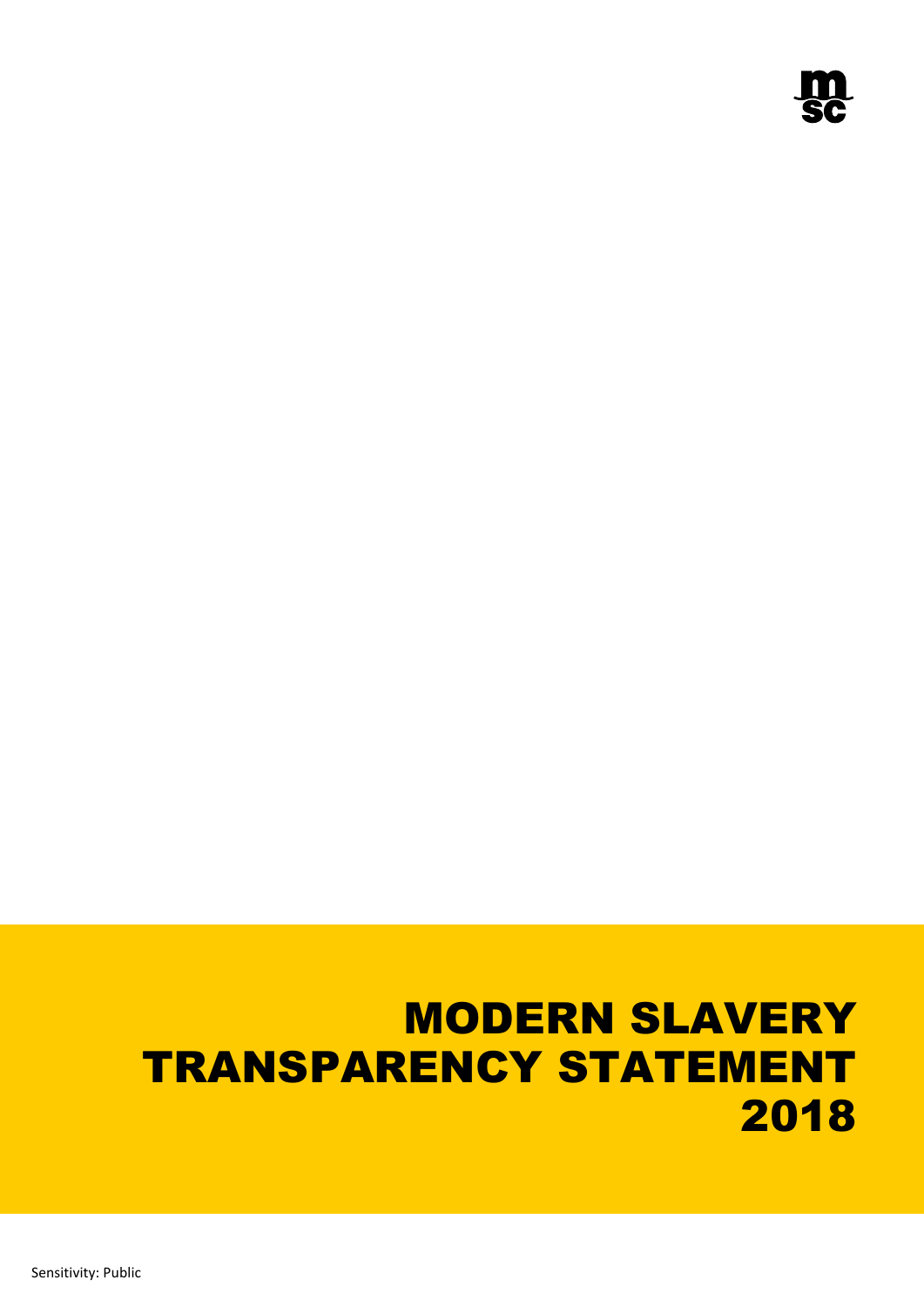## MODERN SLAVERY TRANSPARENCY STATEMENT 2018

FINANCIAL YEAR 2018

This statement is submitted by MSC Mediterranean Shipping Company SA (thereafter "MSC") in line with Section 54 of the UK Modern Slavery Act 2015 and applies to all MSC employees and the MSC network of 228 Agencies (thereafter "MSC Agencies"), which includes Mediterranean Shipping Company (UK) Limited. It covers the financial year 2018.

## INTRODUCTION

Modern slavery and human trafficking are universally condemned and recognised as crimes against humanity. Yet, according to experts in the international community, risks of slavery-like practices, covering a wide range of human rights violations, continue to exist across society, preventing millions of people from enjoying decent, safe and healthy working conditions as well as their basic human rights and fundamental freedoms<sup>[1](#page-1-0)</sup>.

Strongly committed to act with integrity and to promote and support fair, ethical, and responsible business practices, MSC condemns and prohibits slavery and human trafficking practices in all its business activities and endeavours.

In line with the above, this document builds on last year's statement providing an overview of progress made and ongoing processes aimed to identify, mitigate, and, whenever possible, prevent the risks of modern slavery, slave-like practices, and human trafficking in MSC's operations and its supply chain.

## ORGANISATIONAL STRUCTURE

MSC is a recognised world leader in container shipping and logistics, serving millions of customers around the globe. Headquartered in Geneva, Switzerland, and privately owned, MSC operates a fleet of 510 vessels calling at 500 ports in 155 countries, has 493 offices worldwide, and employs 47,000 people for its offshore and onshore activities. MSC Agencies are responsible for commercial and operational activities in each of the countries where global shipping and transportation services are provided. They are directly supervised and regularly managed from the Headquarters by the Agencies Department.

MSC Shipmanagement technical offices based in Limassol, Cyprus, and Sorrento, Italy, thereafter "MSC Shipmanagement"), are both responsible for managing crew on board cargo ships as well as for the technical management of the MSC fleet.

MSC has significantly expanded and diversified its business since it was founded as a shipping line in 1970. Today, the company also offers intermodal transportation solutions via truck, rail and barge, as well as logistics solutions through its subsidiary MEDLOG, which is present in more than 60 countries. Meanwhile, Terminal Investment Ltd (TiL), MSC's port container terminal investor and operator, is one of the world's largest and most geographically diverse businesses in its sector, handling over 34 million container moves a year for MSC and TiL. Active across 5 continents, TiL enjoys a presence at 7 of the world's 25 busiest ports by volume and seeks to be the No. 1 container terminal operator of choice worldwide.

<span id="page-1-0"></span> <sup>1</sup> Sources: [https://www.ilo.org/global/topics/forced-labour/lang--en/index.htm;](https://www.ilo.org/global/topics/forced-labour/lang--en/index.htm) <https://www.ohchr.org/Documents/Publications/FactSheet14en.pdf>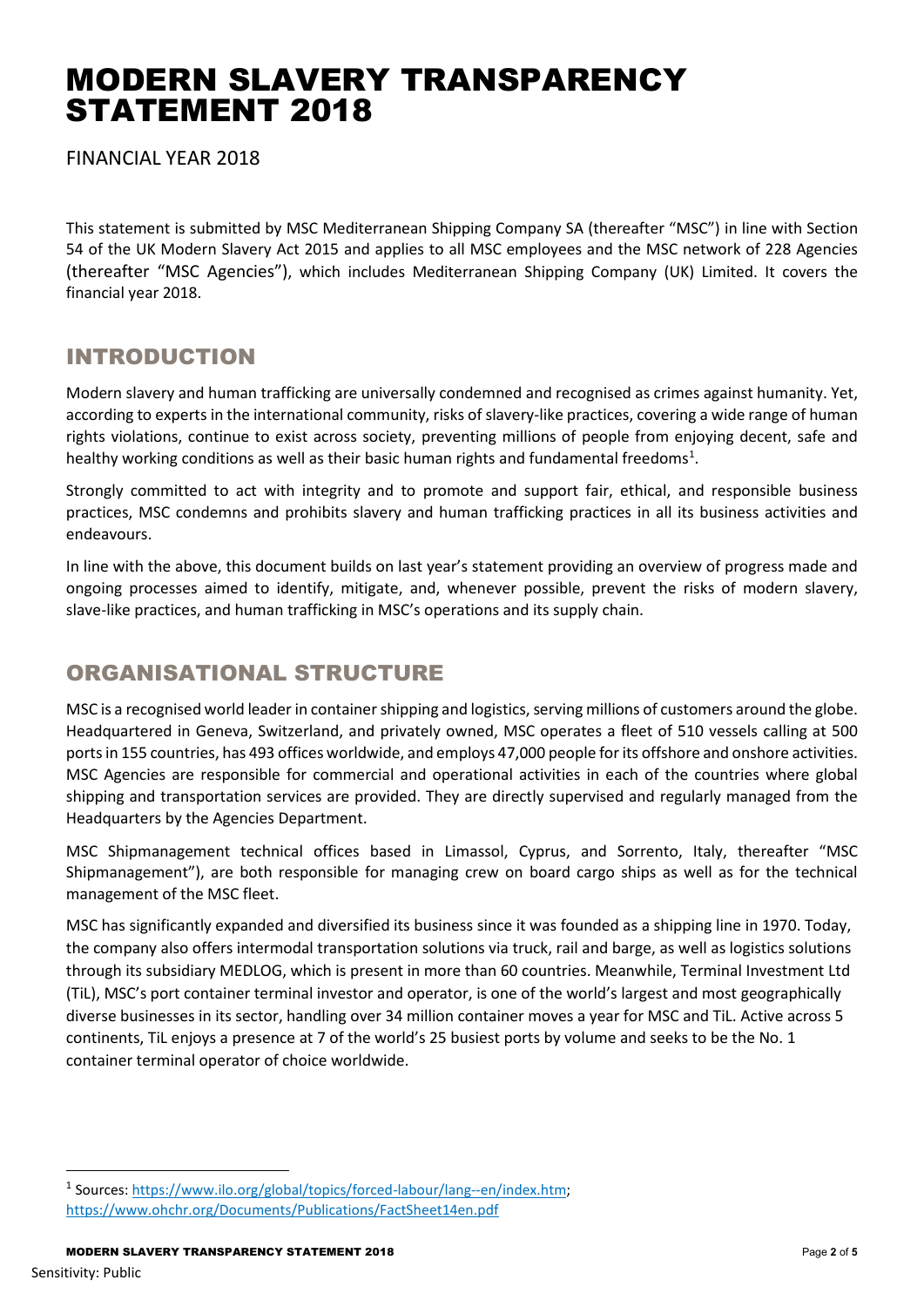For more information about MSC corporate structure and broader ongoing steps taken by each MSC entity with regard to social welfare and the protection of human rights, please refer to our Sustainability Reports submitted annually to the Global Compact as Communications on Progress (COPs), available on [msc.com/sustainability.](http://www.msc.com/sustainability)

## DUE DILIGENCE PROCESSES

## POLICIES AND PRACTICES

MSC complies at a minimum with all applicable national laws, rules, and regulations of the countries of operation. Being part of the international shipping sector, which is one of the most regulated industries at the global level, MSC's commitment to promote responsible and fair business practices adheres to and draws upon internationally recognised human rights and labour principles and standards.

In this respect, MSC also complies with and implements applicable international regulations and requirements, including the highest international standards related to health and safety. These include working conditions, and human development and training at the workplace set forth by the International Labour Organization (ILO) and the International Maritime Organization (IMO) for its sector, as well as local health and safety requirements at the ports of call or the repair facilities. Additionally, as a member of the United Nations (UN) Global Compact, MSC supports the UN Ten Principles in the areas of human rights, labour, environment, and anti-corruption.

## **MSC CODE OF BUSINESS CONDUCT COMPLIANCE WITH ILO MLC, 2006**

The MSC Code of Business Conduct (thereafter "the Code") affirms the core principles and standards by which MSC does business. MSC is continuously developing a culture of integrity within the organisation and setting forth common standards of ethical behaviour. The Code applies to all MSC employees as well as all MSC Agencies. It has a dedicated chapter on human rights and labour standards. MSC is committed to ensuring the respect of the fundamental human dignity of all its employees. Among a wide range of issues, the Code strongly prohibits child labour, any form of discrimination and economic and social exploitation for personal and/or commercial gain, any forms of modern slavery, slave-like practices, and human trafficking. MSC insists on focusing on cultural and language adaptation to embed ethics and values into the corporate culture in the most effective way around the globe. In this respect, the Code has been translated into 20 languages to facilitate its understanding.

## Visit[: msc.com/codeofconduct](https://www.msc.com/che/sustainability/business-ethics/governance)

For seafarers, MSC meets and/or exceeds the principles and regulations contained in the ILO Maritime Labour Convention (MLC), 2006, widely known as the "Seafarers Bill of Rights"[2](#page-2-0) and strictly complies with the terms and conditions of the applicable collective bargaining agreements negotiated by the International Transport Federation (ITF) on behalf of the seafarers. As an illustration, MSC has highest minimum age requirements, as only individuals of 18 years old or above can be recruited on board its cargo ships, in alignment with MSC Shipmanagement's Human Rights Policy. In 2012, MSC Shipmanagement established a **'Crew Welfare Department'** to ensure that all crew working on board ships are provided with adequate standards in line with ILO MLC 2006. Special attention is paid to the minimum age of crew members, rest hours on board, food and living conditions, medicines on board and visits to doctors, and training and communication. The Department is also responsible for raising awareness about complaint/ reporting procedures/platforms available to crew members.

<span id="page-2-0"></span><sup>&</sup>lt;sup>2</sup> Source: [https://www.ilo.org/global/standards/maritime-labour-convention/what-it-does/WCMS\\_219665/lang-](https://www.ilo.org/global/standards/maritime-labour-convention/what-it-does/WCMS_219665/lang--en/index.htm) [en/index.htm](https://www.ilo.org/global/standards/maritime-labour-convention/what-it-does/WCMS_219665/lang--en/index.htm)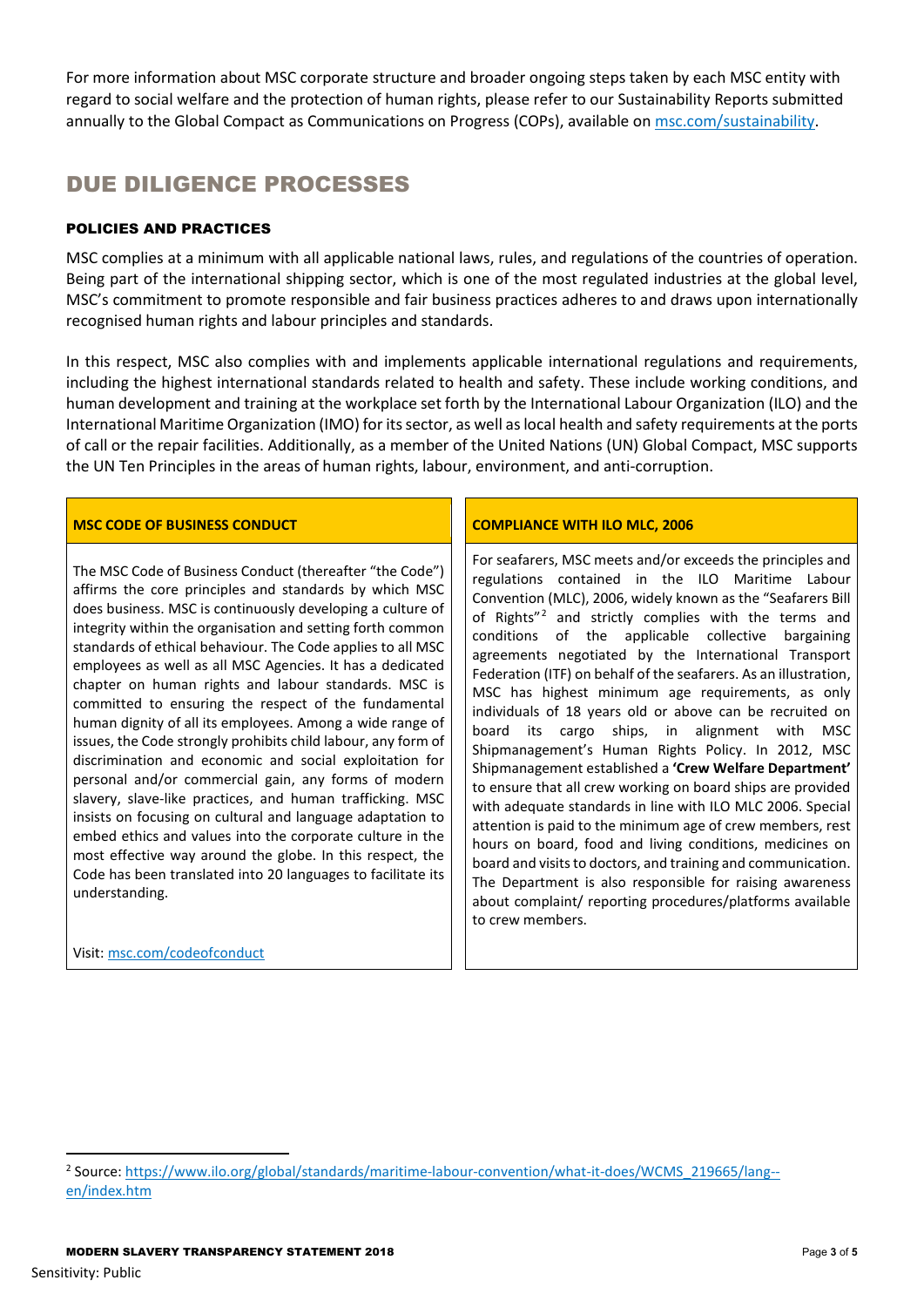### MONITORING MECHANISMS

MSC strives to promote the highest ethical standards of business conduct and prevent the risk of being complicit in human rights violations and abuse. Therefore, the respect for the MSC Code of Business Conduct and its implementation remain among MSC leadership's main priorities.

- Throughout 2018, the Compliance Team continued to work closely with the Corporate Audit Department and with local "Code implementers" based in each of the MSC Agencies worldwide, to assess and monitor the implementation of the Code as well as compliance with all ethical standards, applicable laws, regulations, procedures, and relevant policies.
- The Global Human Resources Department has recently been established within the Agencies Department. Amongst its main objectives, the function works to ensure the company policies are well established, communicated, and integrated inside each MSC Agency. In order to ensure the effective adoption of these policies, the Global HR Department has launched an **MSC Employee Handbook**. In line with the MSC values, the handbook encompasses all the MSC global policies and is then enriched and customised at a country level in accordance with relevant domestic laws and requirements, including applicable human rights and labour standards.

## MSC REPORTING CHANNEL

In 2018, MSC launched the **"MSC Speak up Line",** an online platform developed by a third-party service provider, which complements the existing MSC's reporting procedures. This serves as a mechanism to promote dialogue and to encourage employees worldwide to report any misconduct, including potential human rights violations, without fear of retaliation. Through this reporting system the reporter can remain anonymous or not, according to applicable laws and requirements. All reports are carefully evaluated in a confidential way, and on a case by case basis, by relevant subject matter experts. Depending on the report, internal investigations may be initiated, and corrective actions taken where deemed required.

## RELATIONSHIPS WITH THIRD PARTIES

MSC further strengthened the cross-departmental collaboration between its Compliance Team, its Contracts Team, and other relevant departments based at MSC's Headquarters in Geneva to ensure the active involvement of all key actors in observing compliance with human rights and sustainability requirements in MSC's contractual relationships.

MSC keeps applying the highest standards and expects its business partners to do the same. More precisely, MSC continuously strives to demand that the identified business partners adhere to all applicable anti-slavery and human trafficking laws including, but not limited to, the UK Modern Slavery Act 2015. MSC also expects them not to have been convicted of any offence involving slavery and human trafficking. In addition, MSC encourages such subcontractors to share similar standards to those set out in the MSC Code of Business Conduct and operate under common ethos.

### RISK ASSESSMENT

In line with its commitment to continuously improve internal processes, MSC introduced a cross-functional human rights function to support key HQ Departments by further bringing a human rights lens to their respective existing activities and practices. As an illustration, relevant human rights issues, including those related to modern slavery, in accordance with the standards contained in the MSC Code of Business Conduct, were incorporated into the regular internal auditing practices. The "Social Virtual Audit" was launched online in 2018 for MSC Agencies with the aim of having a preliminary human rights risk assessment.

### **UK COUNTRY-SPECIFIC ASSESSMENT**

Due to the complexity of MSC's global supply chain the exercise is still ongoing. Nevertheless, within the UK a review of the UK landside business concluded that the risk of modern slavery in the MSC direct supply chain is low. However, it was identified that our employees, particularly our Heavy Goods Vehicle (HGV) drivers, may come across violations while carrying out their day-today duties. As a result of this review, in 2019 we are looking to implement an online training module specifically covering modern slavery and are improving our Modern Slavery Compliance Programme.